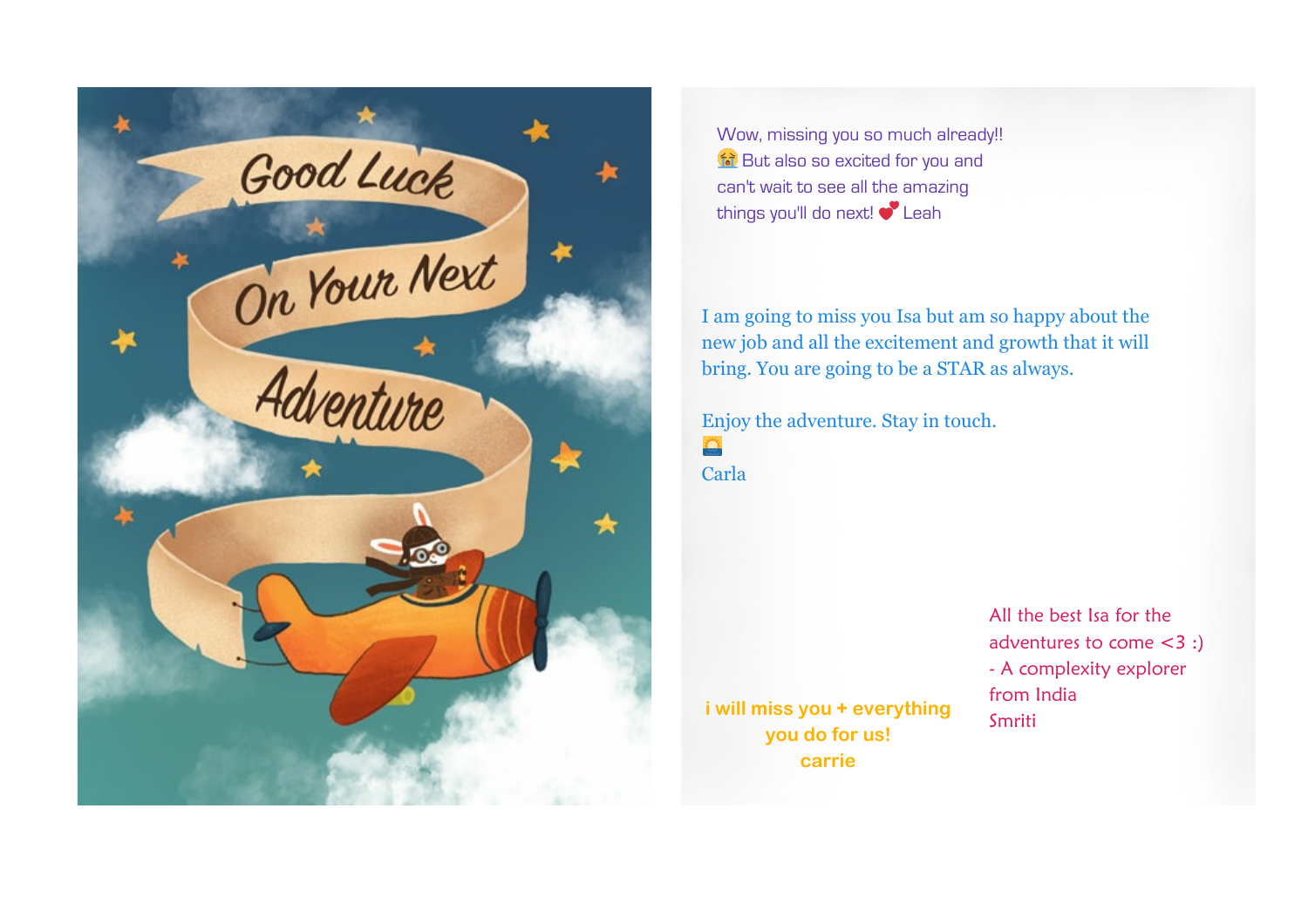Thank you Isa for all the hard work!

Great job addressing 'incredible complexity."

## Good luck on your next job! George Kubik, PhD (University of Minnesota)



"I know not with what weapons World War III will be fought, but World War IV will be fought with sticks and stones."

Thank you for opening my vista on a much broader scale to solutions of complex systems within my field of aeronautics. You will be missed but I wish you success in your next adventure; that is what drives us to grow as human beings, and hopefully, along the trip on the Yellow Brick Road, you may well find solutions to the problems thathinder human progress. Good Luck, Respectfully, Greg Warren May God be with you on your

Thank you for making my experience working with SFI wonderful! **Etta** 

Bon Voyage! Ed Naylor



new Adventure! Jorge Miguel Rienzi-Lemus good luck on your future endevors ERMIAS GEBRESILLASSIE ABEBE

Thank you, All the best !!!

Mariano Mancini

**Best of luck! I really enjoied the courses I took and all the exciting material at Santa Fe institute. Greetings from Tromsø, Norway. Øivind Schøyen**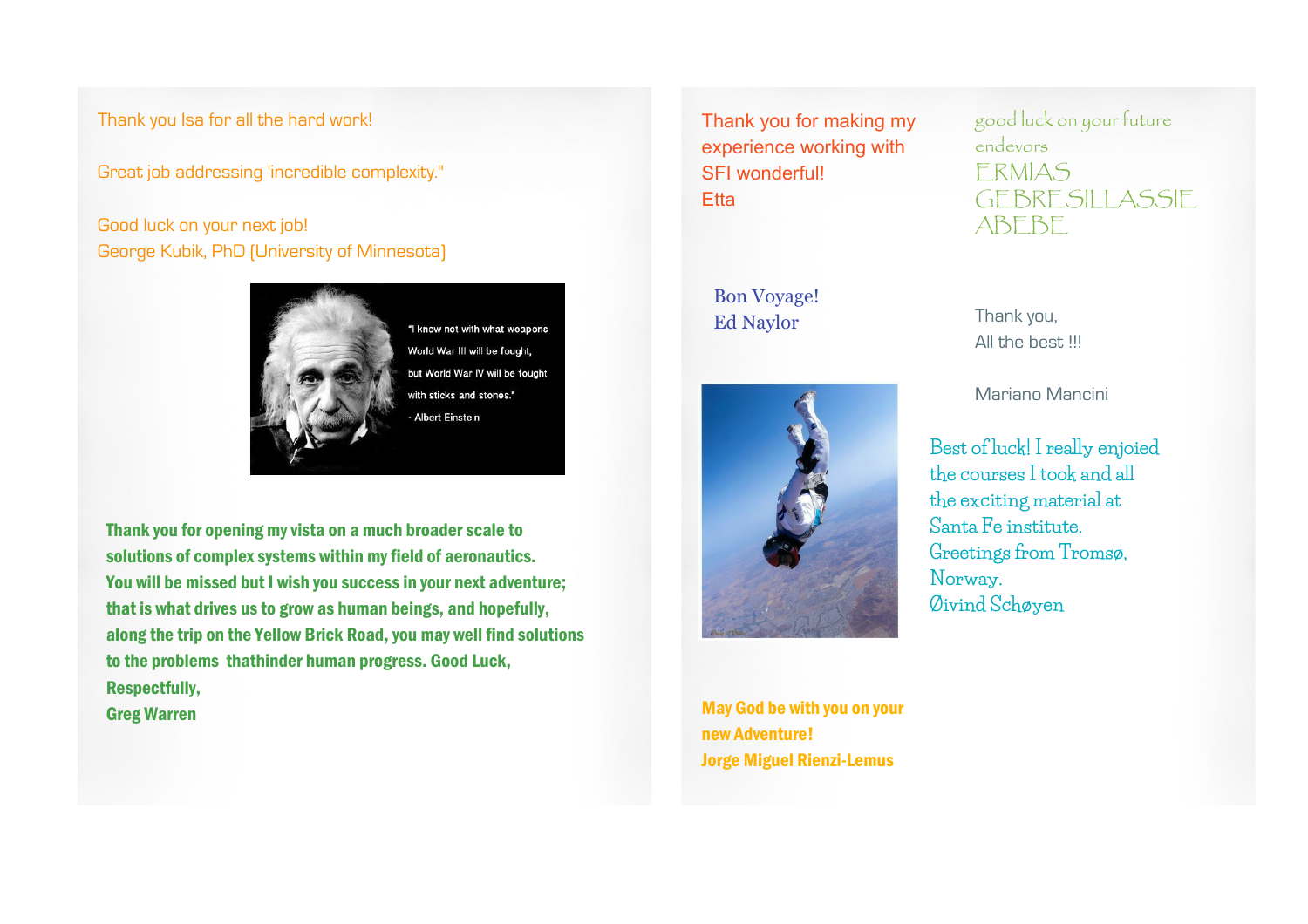It was my great pleasure and honor benefit the support you've given to us learners throughout. Wish you all the vest. Ataliba Miguel

Ataliba Miguel

thank you and all the best! regards from São Paulo, Brazil

rené de paula jr muito obrigado! Wishing you all the best on your new adventure! Denise

Thanks Isa for all your work on the online courses! Good luck with the new job. **David** 

You were and are relevant, in a positive manner, to the world. Thanks from Olímpia - SP - BR. Giovane Thomazini Soares

m He y y expi e I x s a, you've been so awesome and helpful, <sup>I</sup> really enjoyed my experience on Complexity Interactive! Thanks for all you've done, and all the best on your next adventure with healthcare! Big hugs from Singapore. Bernise

Thank you so much, Isa! I'll miss you! Best of luck and lots of success in your next step! Wil Onishi

Good luck. Have fun. Work hard. Congratulations. Tony

## Isa -

Thanks for all the work and dedication you put in to create a better educational experience to everyone on the Explorer. Best wishes in your new challenges!

greg sherwin

Chris Haley

Thank you for your WOD**K!** Allen Chezick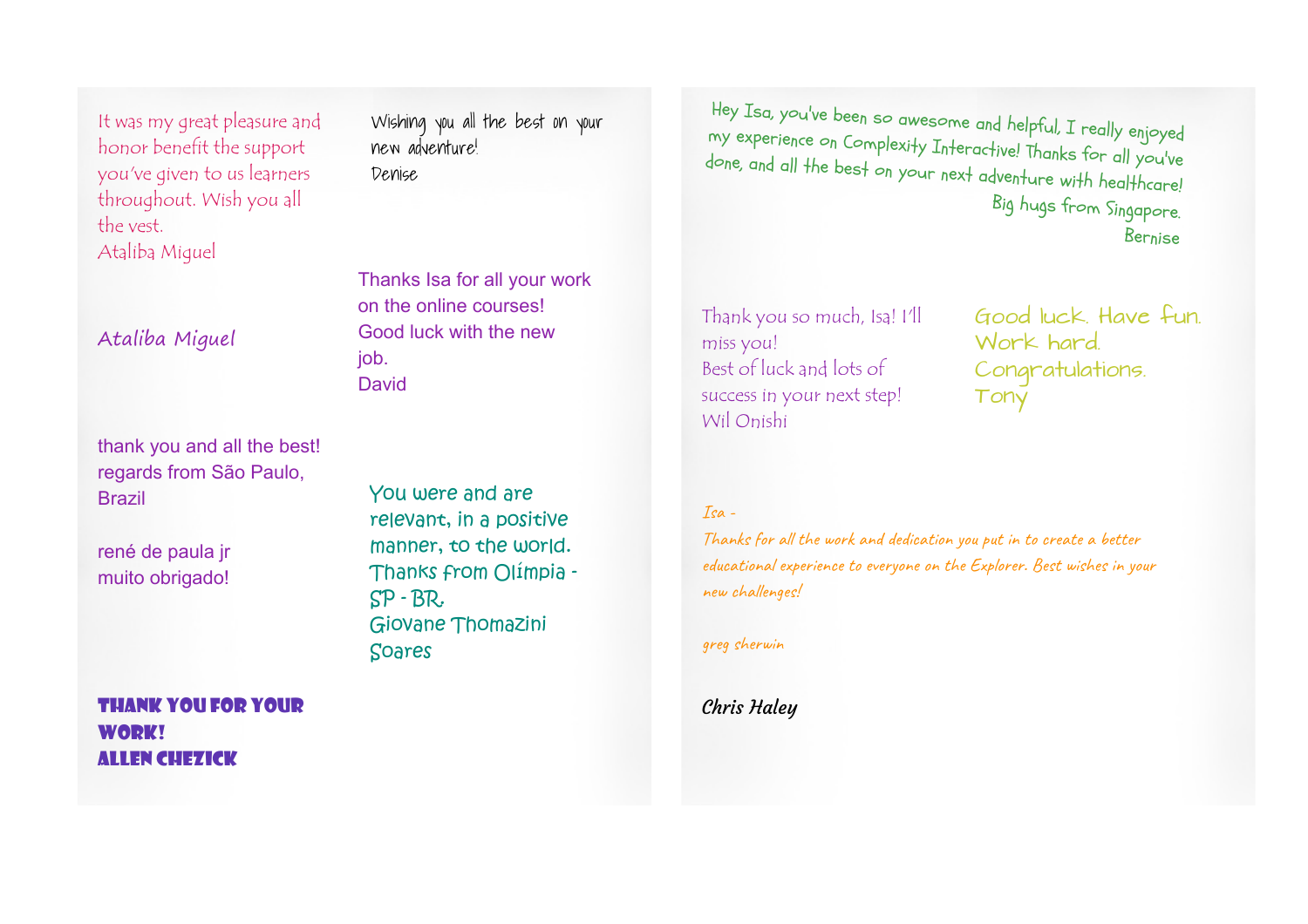**Thank you Isa ! Will never forget about the random break rooms.**

**Wishing you the best in your upcoming adventure, Cheers from Morocco !**

**Safiya**

Thank you for making the Santa Fe Institute accessible to the world. Gregory Akinbiyi

Bye Isa! I wish you the best at your new job. It sounds really great. See you around town! Don't forget to come back and visit sometime :)  $\mathbf{z}$ Lori

The bees & <sup>I</sup> wish you success in your next endeavor! Liane Newton, nycbeekeeping.org/ USAGDEV



So excited for your next adventure! Hope our lives intersect again - I would love to see you and hear about new projects. You will be missed. Tamara

Wishing you all the best on the future course of your career; you'll be missed much! Divyansh Awasthi

To say that it has been a privilege working with you is an understatement. I am so grateful for your friendship and glad that we will continue to be in one another's lives. Wishing you fulfillment, inspiration, adventures and (the good kind of) challenges in this new role. They are so lucky to have you. xo Sienna

They removed the "dinosaur" emoji, so here we are with croco-bird. :) It already feels lonelier around here. Hope you have a most wonderful time in your new role! Onward brave voyager! Michael